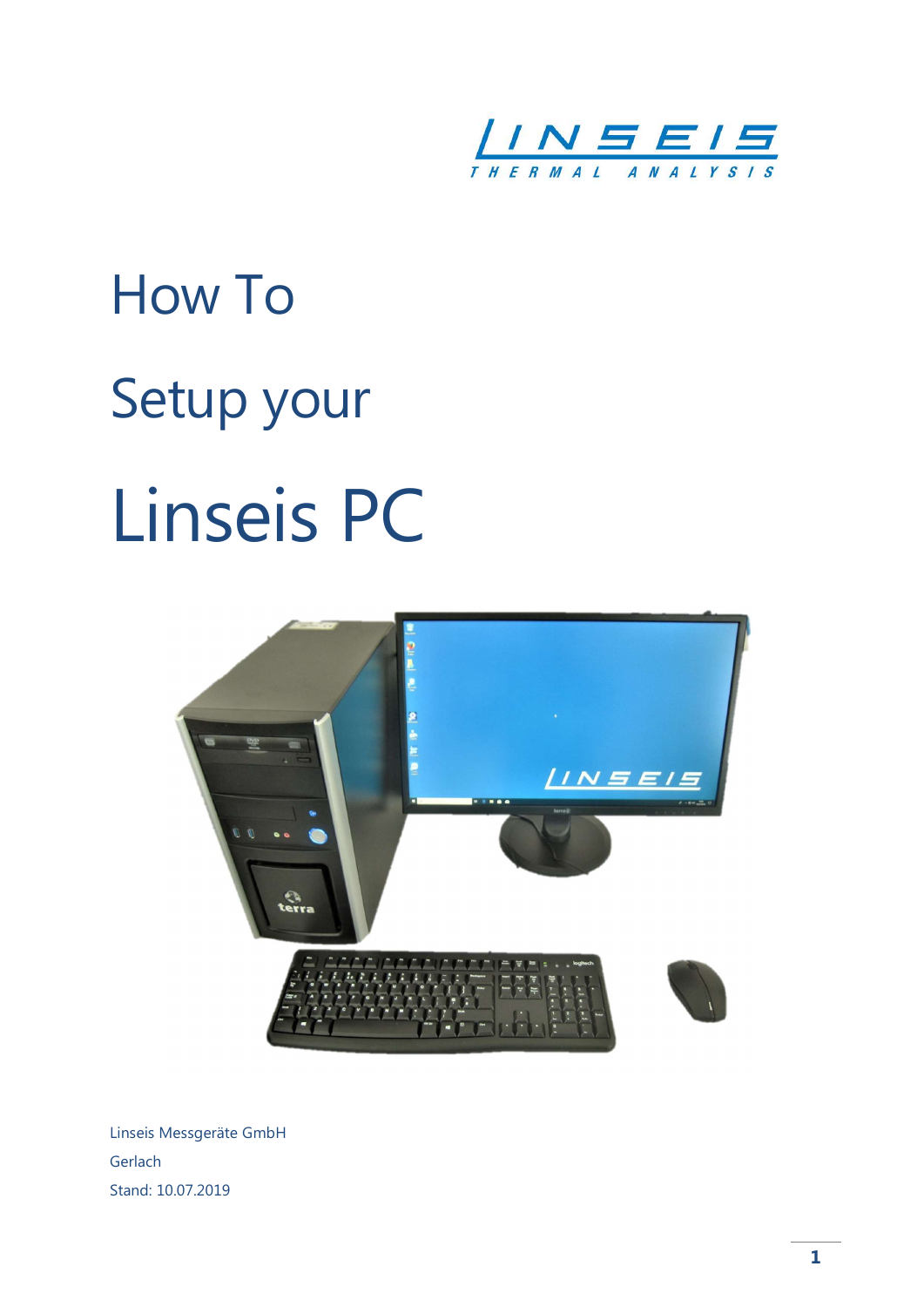

## **Index**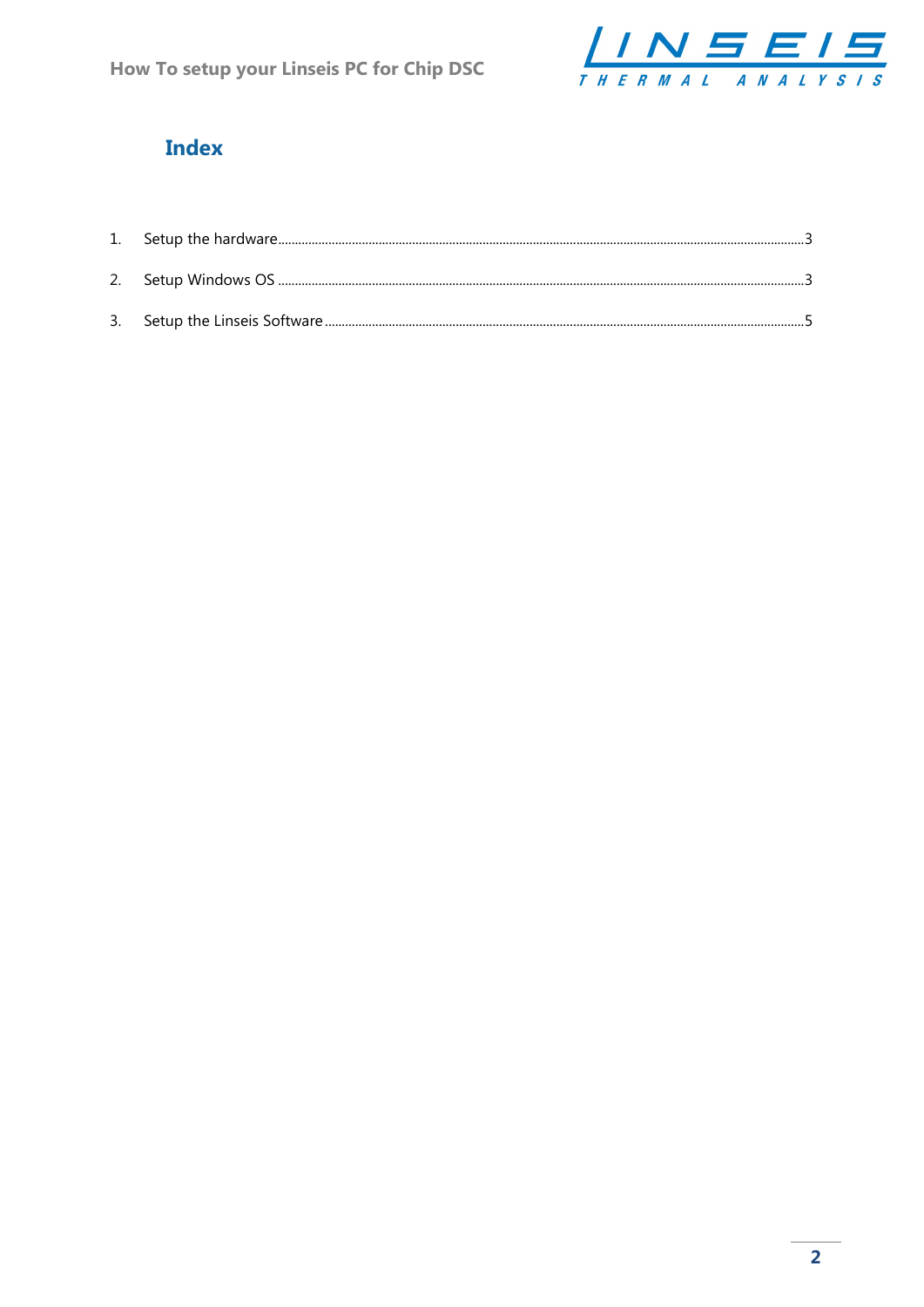

### 1. Setup the hardware

- At first make sure everything is delivered you need to setup your PC correctly



|   | Tower                                  |
|---|----------------------------------------|
| п | Monitor                                |
| □ | Keyboard                               |
| п | Mouse                                  |
| □ | Power cables                           |
| □ | Video cable                            |
| □ | USB-Stick (you can find this with your |
|   | measuring device)                      |

- Connect your monitor with the tower
- Connect mouse and keyboard with the tower
- Connect monitor and tower to power supply and turn everything on

#### 2. Setup Windows OS

Turn the PC on



- For the first time Windows will setup itself, you just need to follow the instructions and insert

the information to your needs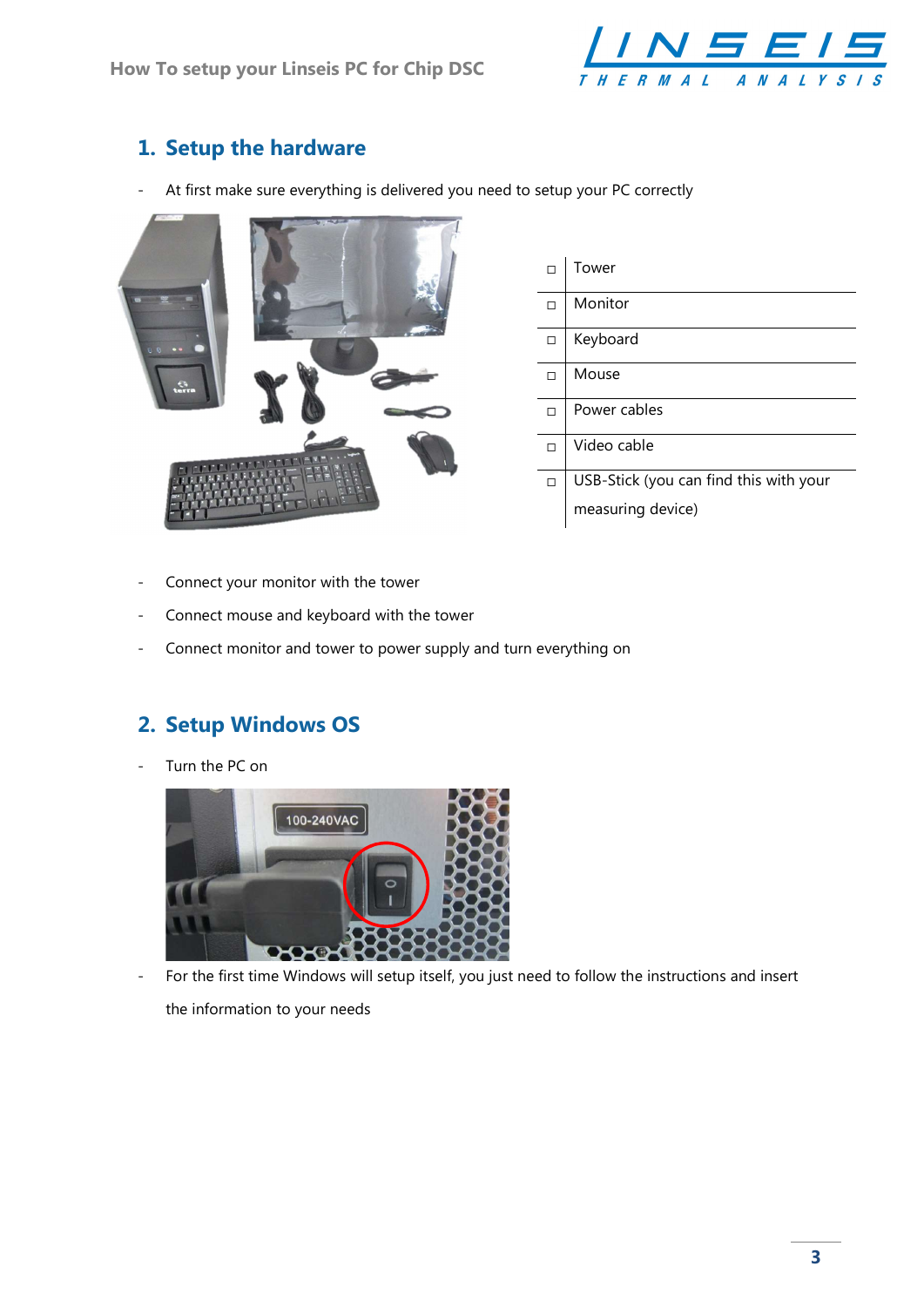

- You need to connect the PC with the internet while setting up the device (Ethernet or WIFI)



- When the WINDOWS installation is finished, connect the provided USB-Stick with the tower



- Start the "Install"-Batch file and follow the instructions in the CMD-Window



- After you restart the PC, everything is setted up on your brand new Linseis PC